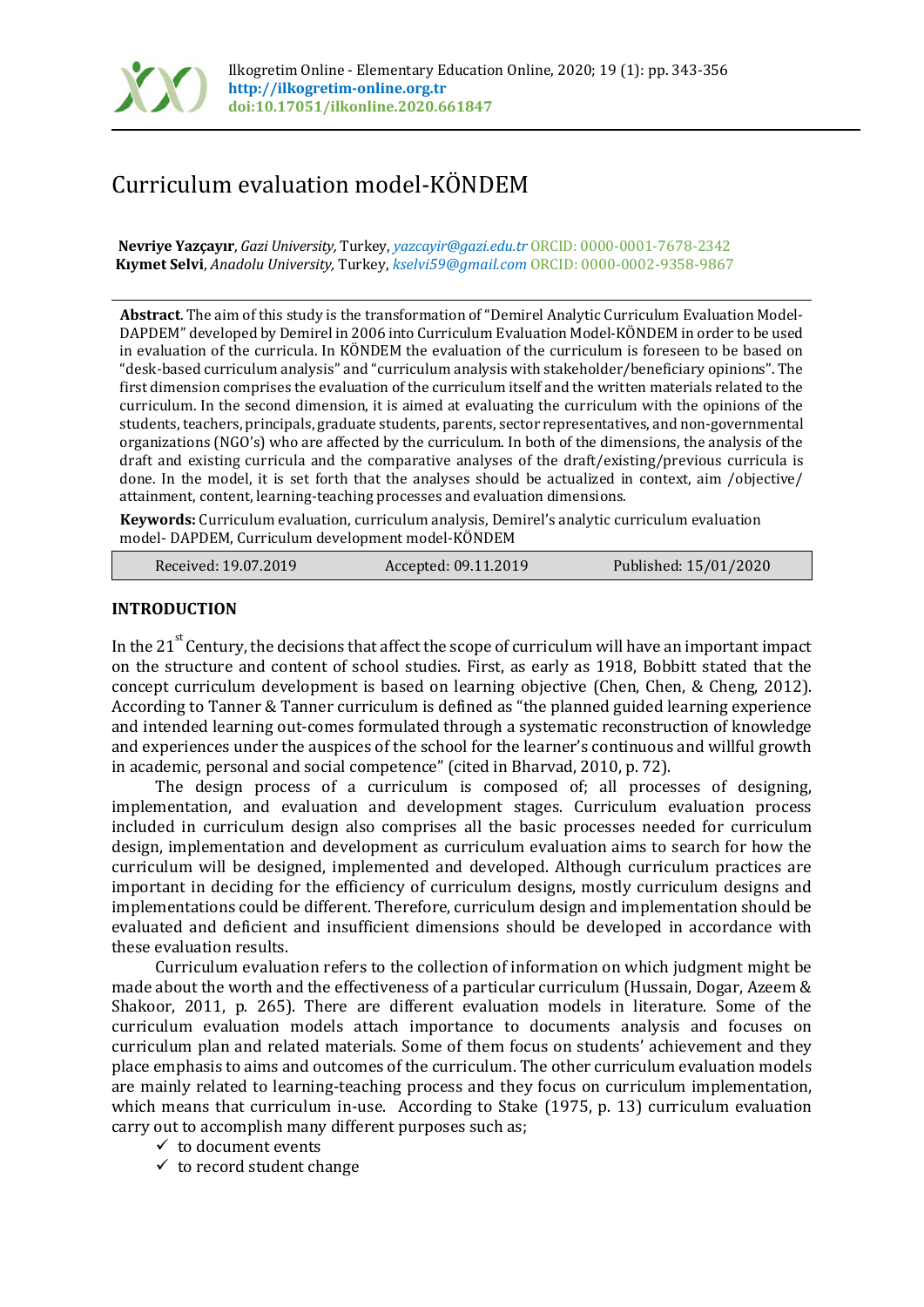- $\checkmark$  to detect institutional vitality
- $\checkmark$  to place the blame for trouble
- $\checkmark$  to aid administrative decision making
- $\checkmark$  to facilitate corrective action
- $\checkmark$  to increase our understanding of teaching and learning

Each of these purposes are directly or indirectly related to the values of curriculum and may be a legitimate purpose for a particular evaluation study.

Stufflebeam (1999) summarizes curriculum evaluation studies as two phases based on chronically the development of curriculum evaluation that the first phase covers 1940-1980 and the second phase includes 1980-2000. The first phase begins with publications by Tyler (1942, 1950), Campbell and Stanley (1963), Cronbach (1963), Stufflebeam (1966), Tyler (1966), Scriven (1967), Stake (1967), Stufflebeam (1967), Suchman (1967), Alkin (1969), Guba (1969), Provus (1969), Stufflebeam et al. (1971), Parlett and Hamilton (1972), Eisner (1975), Glass (1975), Cronbach and Associates (1980), House (1980), and Patton (1980). The second phase includes studies of Cronbach (1982); Guba and Lincoln (1981, 1989); Nave, Misch, and Mosteller (1999), Nevo (1993); Patton (1982, 1990, 1994, 1997); Rossi and Freeman (1993); Schwandt (1984); Scriven (1991, 1993, 1994a, 1994b, 1994c); Shadish, Cook, and Leviton (1991); Smith, M. F. (1989); Smith, N. L. (1987); Stake (1975b, 1988, 1995); Stufflebeam (1997); Stufflebeam and Shinkfield (1985); Wholey, Hatry, and Newcome (cited at Stufflebeam, 1999). The second group studies include alternative approaches or models of curriculum evaluation. Among the most important differences in the first and the second phase is that the first group sets forth doing a curriculum evaluation model with a more linear approach and without a feedback system.

By gathering together at least two or more of the abovementioned curriculum evaluation models, hybrid or mix curriculum evaluation models could be generated. Hybrid and mix models are generated when the current models could not be used in accordance with the aims of the curriculum evaluation research. In some cases, curriculum evaluation models could be far away from fulfilling the need arises. Therefore, when planning and actualizing an appropriate evaluation process in accordance with the aims of the research is necessary hybrid curriculum evaluation model design could be generated.

The aims and processes of curriculum design, practice, evaluation and development studies should be well embraced. Models should be used for the design, practice, evaluation and development of a curriculum. However, when designing models, their effectiveness should be tested on table and operatively and then be used in curriculum studies. Serious problems could occur in the case of design, evaluation and development models of the current curriculum if no field testing is made and just practiced as designed in the theory. Therefore, the curriculum evaluation models should be developed by evaluating. However, no example of a model that has been developed by testing with a very comprehensive research is found in the literature. So, in this study DAPDEM1 designed by Demirel (2011) has been evaluated and developed based on a field testing.

The initial Demirel's Analytical Curriculum Evaluation Model (DAPDEM1) was developed in 2006 by Demirel (Demirel, 2006). Demirel's Analytical Curriculum Evaluation Model, seen in Figure 2, constitutes a basis for evaluation of the curricula and the model has two dimensions. In accordance with the model, the study has been carried out using a mixed method wherein the qualitative and quantitative study patterns were used jointly.

The first dimension includes the curricula itself, as well as the written materials relevant to the curriculum. This dimension, named as curriculum analysis, covers curriculum design, context, need analysis studies and detailed analysis and evaluation of input, process and output dimensions of the curriculum. In the first dimension, analysis procedure starts with curriculum design. Accordingly, the philosophy the curriculum is based on, the learning theory/theories centered and the components of the curriculum dimensions; goal, content, process and evaluation and their interrelationship are respectively analyzed.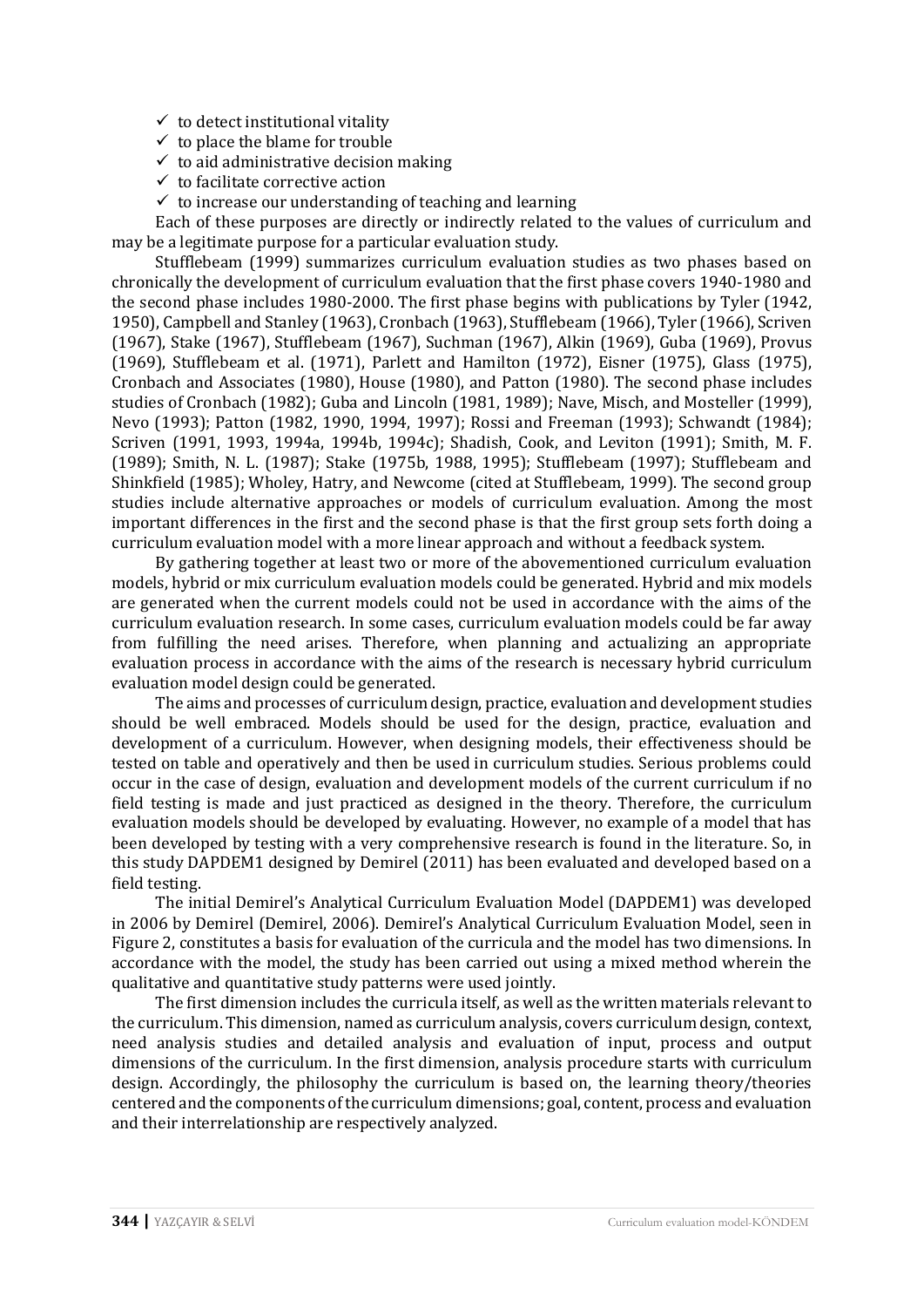

**FIGURE 1.** *Demirel's Analytical Curriculum Evaluation Model (DAPDEM1)*

After the analysis of the curriculum design, the current situation is desired to be analyzed and this is suggested to be done with SWOT analysis which examines the strong and weak characteristics as well as the threats of the practice of the curriculum. Also, need analysis during the curriculum design preparation is also suggested to be evaluated in this dimension. Finally, the evaluation of the prepared curriculum is proposed to be evaluated in input, process and output dimensions via examination of the curriculum documents.

The second dimension is the opinions of the beneficiaries of the curricula. This dimension entitled as beneficiaries involves the opinions of field experts, curriculum development experts, students, graduates, principals and inspectors, parents, non-governmental organizations (NGO's) and employer representatives on the curriculum. In the model, the beneficiary/ stakeholder opinions are anticipated to be evaluated separately. In obtaining these opinions, suitable evaluation instruments primarily observation, interview, survey and tests are found appropriate to be benefited from. If the curriculum is not sufficient in terms of beneficiary opinions, feedback on the input, process and output dimensions of the curriculum is anticipated. If the curriculum is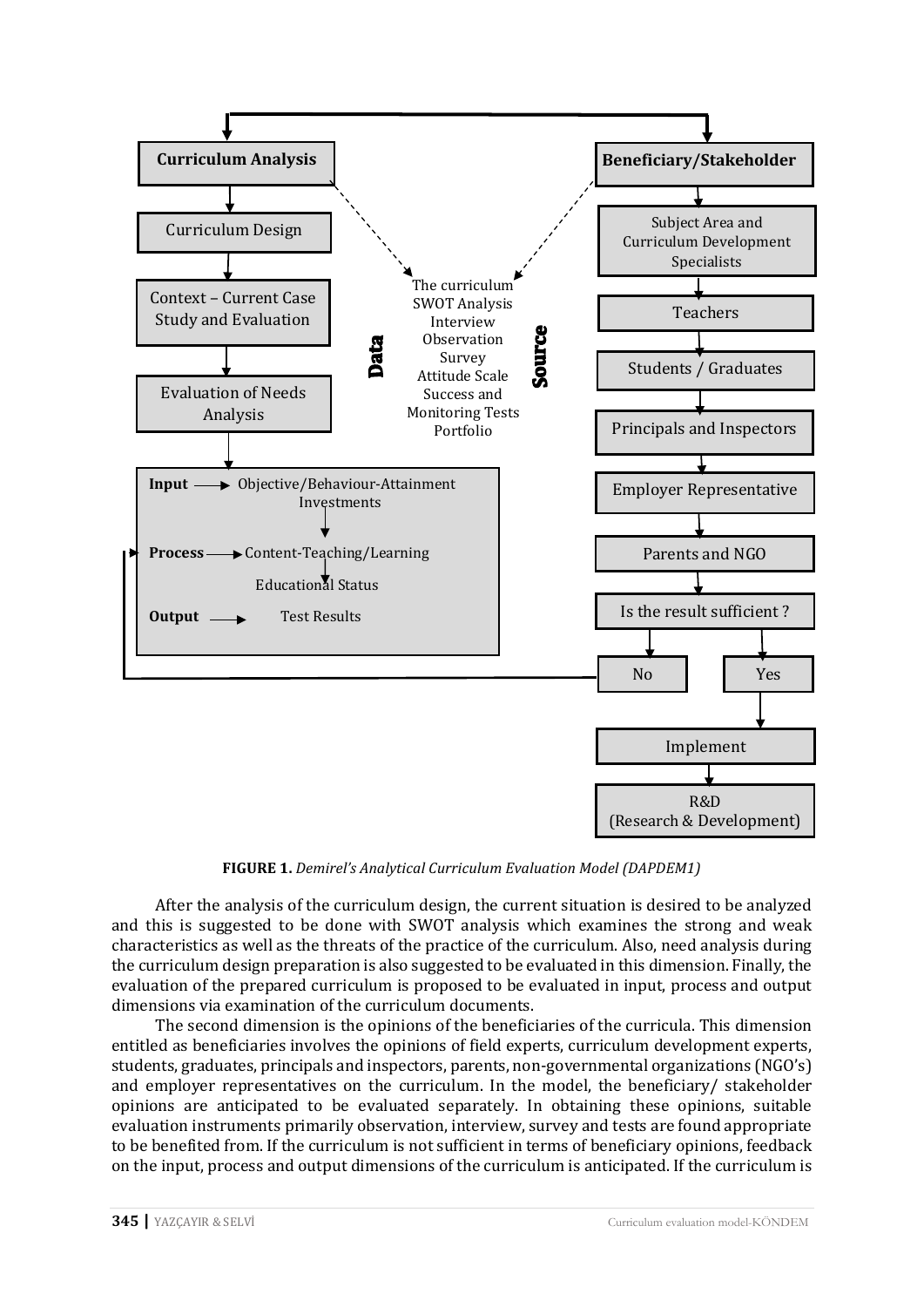sufficient in terms of beneficiary opinions, then the practice and research and development studies at the end of the practice should be performed. In this research, it is aimed to analyze the structure and context of the Demirel Analytical Curriculum Evaluation Model (DAPDEM1) and transforming it into Curriculum Evaluation Model-KÖNDEM. In accordance with the general aim, answers to the following questions were sought:

- 1. What sort of changes in the structure and functioning of the model has arisen with DAPDEM1's development in practice?
	- a. How is the structure and functioning of DAPDEM2?
	- b. How is the structure and functioning of DAPDEM3?
	- c. How is the structure and functioning of DAPDEM4?
- 2. How is the structure and functioning of KÖNDEM that has arisen with DAPDEM development studies?

### **METHODS**

Delphi method has been used in Demirel Analytic Curriculum Evaluation Model-DAPDEM1's updating and development study. These studies, as seen in Figure 2 are actualized in four stages composed of Delphi rounds between 2011 and 2017.



**FIGURE 2.** *The research process on the transformation of DAPDEM1 to KÖNDEM*

In the first stage of the research DAPDEM1 curriculum evaluation model designed by Demirel in 2006 was examined and reorganized as DAPDEM2 by the experts in the research group in order to be used in evaluation of secondary education curricula and was applied in the research (MEB, 2012). In the second stage, results obtained from the field test of DAPDEM2 were reconsidered and DAPDEM3 was designed. In the third stage of the research, the need to determine whether the updates made in DAPDEM3 were sufficient or not, DAPDEM3 were broached to curriculum development experts who were not in the research group and DAPDEM4 model was developed. In the fourth stage, all developed models were deeply examined by the three curriculum development experts who took part in all stages of the research and KÖNDEM was designed. KÖNDEM is named after the first letters of the researchers' names who have been working on the model for approximately six years. For designed model, it was decided that it would be appropriate the name KÖNDEM that was formed with KÖN which was formed together with the first letters of the researchers **K**ıymet, **Ö**zcan and **N**evriye and with DEM which was the abbreviation of Evaluation Model (**De**ğerlendirme **M**odeli). In the process of KÖNDEM's publication as an article, the designer of DAPDEM1 Demirel suggested the name for the new model and recommended that the article would be in the names of the two researchers who have carried out the development study of the model.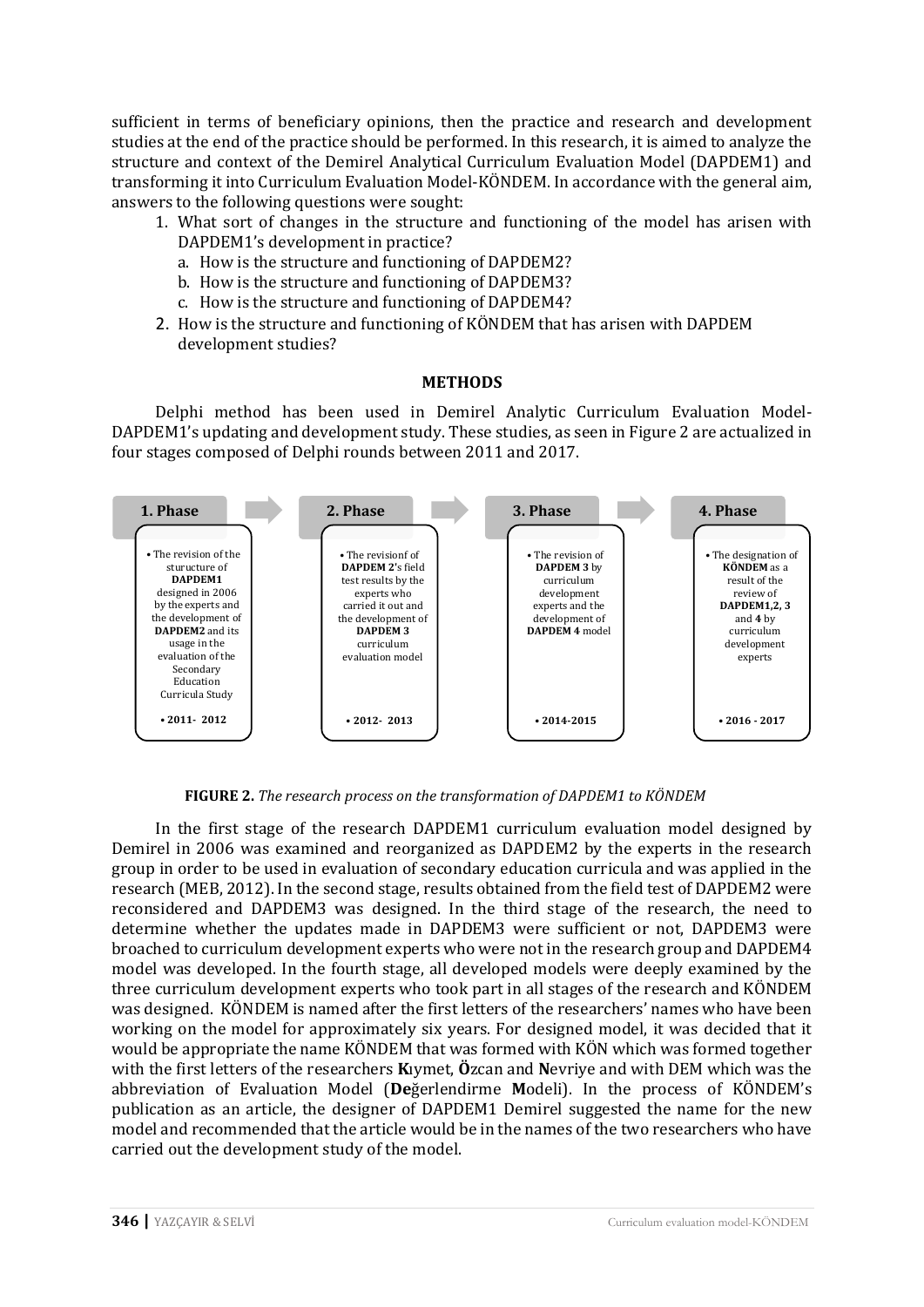# **The Study Groups of the Research**

As data were taken from a different study group in each stage of the research, four study groups were included in the research. A total of 55 experts incorporated in the research. The experts in the four study groups are seen in Table 1:

| <b>Study Groups</b>            | The Experts in the Study Group   | <b>Number</b><br>of Experts | <b>The Developed Model</b><br>(The Model Developed) |
|--------------------------------|----------------------------------|-----------------------------|-----------------------------------------------------|
|                                | Curriculum development expert    | 8                           |                                                     |
| <b>Study Group1</b>            | Field expert                     | 3                           | DAPDEM2                                             |
|                                | Assessment and evaluation expert | 4                           |                                                     |
|                                | Curriculum development expert    | 8                           |                                                     |
| <b>Study Group2</b>            | Field expert                     | 3                           | DAPDEM3                                             |
|                                | Assessment and evaluation expert | 4                           |                                                     |
| <b>Study Group3</b>            | Curriculum development expert    | 22                          | DAPDEM4                                             |
| <b>Study Group4</b>            | Curriculum development expert    | 3                           | <b>KÖNDEM</b>                                       |
| <b>Total Number of Experts</b> |                                  | 55                          |                                                     |

**Table 1***. The study groups of the research* 

Total 55 experts have transformed DAPDEM1 into KÖNDEM by benefiting from all the changes and developments in all processes of the research. Curriculum development experts and assessment-evaluation experts are faculty members working in the educational sciences department of the faculties of education with different status and titles. Field experts are faculty members who teach in the departments of different professional disciplines such as science, social sciences, vocational and technical education in the faculties of education of the universities. The professional experience of all experts ranges from 5-30 years.

### **RESULTS**

In this section the development processes and structure and operation of DAPDEM2, DAPDEM3, DAPDEM4 and KÖNDEM.

### **The Development Process, Structure and Operation of DAPDEM2**

In 2011, after deciding to use DAPDEM1 in Evaluation of Secondary Education Curricula Project research, whether this model is practicable for this research DAPDEM1 and the criterion set forth by the model has been studied. After this process DAPDEM1 and its criterion was developed in line with the project aims and DAPDEM2 and its criterion were formed. Evaluation of secondary education research was planned and practiced based upon this model and its criterion. DAPDEM2 model is presented in Figure 3.

DAPDEM2 is also consisted of two dimensions as in DAPDEM1; curriculum analysis and beneficiary opinions. As for the secondary education curricula research has covered the comparative analysis of the current and the previous curricula, comparative analysis of the current and previous curricula via document analysis was foreseen in the curriculum analysis dimension of DAPDEM2. In these comparisons; comparative evaluation of the input, process and output dimensions of the curricula were taken as a basis. No such comparative evaluation existed in the curriculum analysis dimension of DAPDEM1. Comparative curriculum analysis and evaluation are actualized by the field and curriculum development experts in DAPDEM2. Therefore, unlike in DAPDEM1, DAPDEM2 field and curriculum development experts do not take part in beneficiary opinions dimension. While in DAPDEM1 the analysis and evaluation of input, process and outputs in only curriculum analysis dimension, in DAPDEM2 even opinions of the beneficiaries on input, process and output dimensions are foreseen to be taken in curriculum analysis dimension. Whereas there is only feedback from beneficiary opinions on the curricula in DAPDEM1, in DAPDEM2 there is embracement of both the curriculum analysis and the results from beneficiary opinions and commenting on the curriculum. Document analysis which was not present in DAPDEM1 was added to the data resources and tools in DAPDEM2.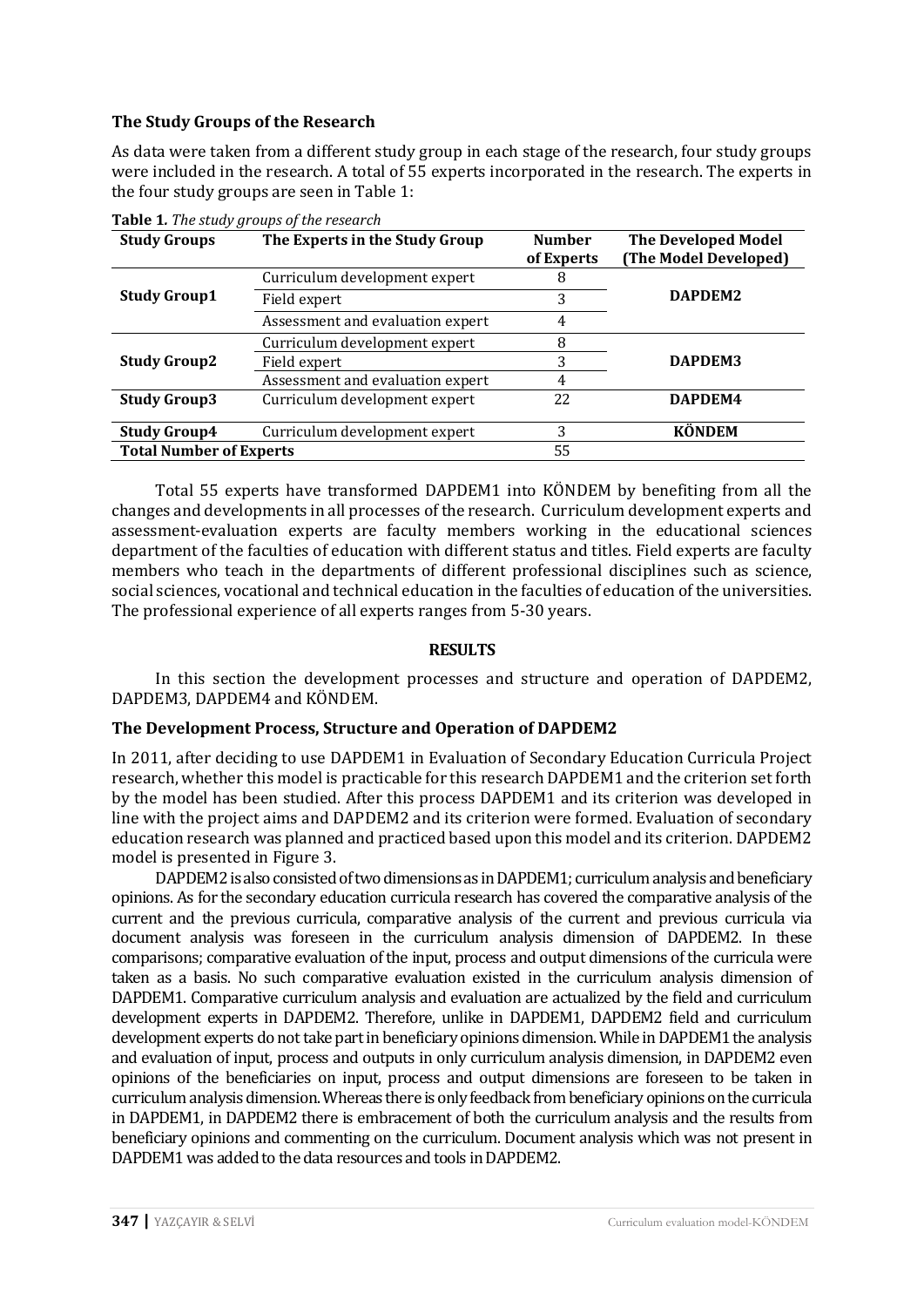

**FIGURE 3.** *Demirel's analytical curriculum evaluation model (DAPDEM2)*

In the context of Evaluating Secondary Education Curricula Project, firstly as needed by the curriculum analysis dimension of DAPDEM2, current and previous curricula and curricula evaluation criterion developed with DAPDEM2 (MEB, 2012, p. 45, 86) were taken as a basis and evaluation was done with the opinions of the field and curriculum development experts. As a result, a total of 36, 20 of which are from general secondary education and 16 from the vocational and technical curricula were evaluated (MEB, 2012). Moreover, in the context of the curriculum evaluation study, teacher, student, principal, graduate, parent and employer representative opinions were taken about the all abovementioned curricula.

# **The Development Process, Structure and Operation of DAPDEM3**

DAPDEM2 was reexamined and updated by Demirel, Selvi and Yazçayır (2012) who carried out the field testing of the model in the context of Evaluation of the Secondary Education Curricula Project based on the results taken from the field research and DAPDEM3 seen in Figure 4 was arisen. In developing DAPDEM3, the opinions of the experts who used DAPDEM2 and its criterion and evaluated the secondary education curricula desk-based and determined the beneficiary opinions in the field were benefitted from.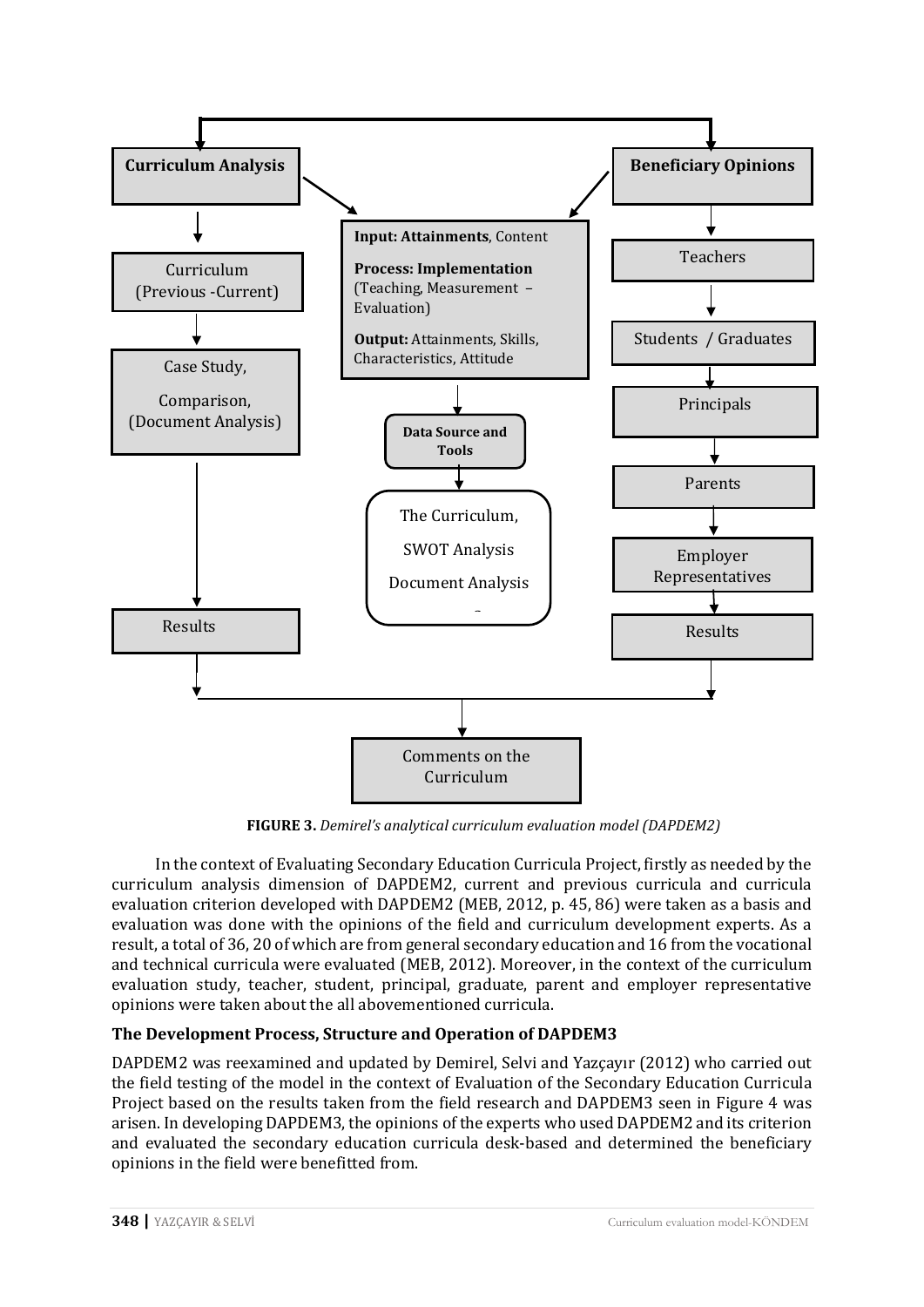

**FIGURE 4.** *Demirel's analytical curriculum evaluation model (DAPDEM3)*

Curriculum evaluation operation is divided into two dimensions in DAPDEM3 as curriculum analysis and beneficiary opinions. DAPDEM 3, unlike in DAPDEM 2, curriculum development starts with Research and Development. The difference in curriculum analysis is that the analysis and comparisons of the new and previous curricula are done in terms of context, attainments/competencies, content, learning-teaching processes and measurement and evaluation basic dimensions.

According to the results taken from desk based curriculum analysis studies, as it is not possible to analyze all the dimensions of the curricula of input, process and output with the system understanding in DAPDEM2, the analysis of the five basic dimensions of the curricula in DAPDEM3 was foreseen. In the Evaluation of Secondary Education Curricula research, with the view that not all the beneficiaries/stakeholders could have sufficient ideas on the basic dimensions of the curricula, the views of stakeholders except for teachers and principals were not taken. However, these beneficiaries/stakeholders were asked questionnaire questions with which they could answer about the curriculum dimensions and determine their satisfactions. Therefore, in DAPDEM3 beneficiary/stakeholder views dimension were not directly related with all dimensions of the curricula. Yet, by benefiting from the data resources and tools that could also be used in curriculum analysis dimension, the views of the beneficiary/stakeholders are foreseen to be identified. In DAPDEM3, if the curricula are not adequate in terms of beneficiary views, then all the dimensions starting from the context dimension should be evaluated by analyzing; whether the curricula are seen adequate then it could be practiced is foreseen.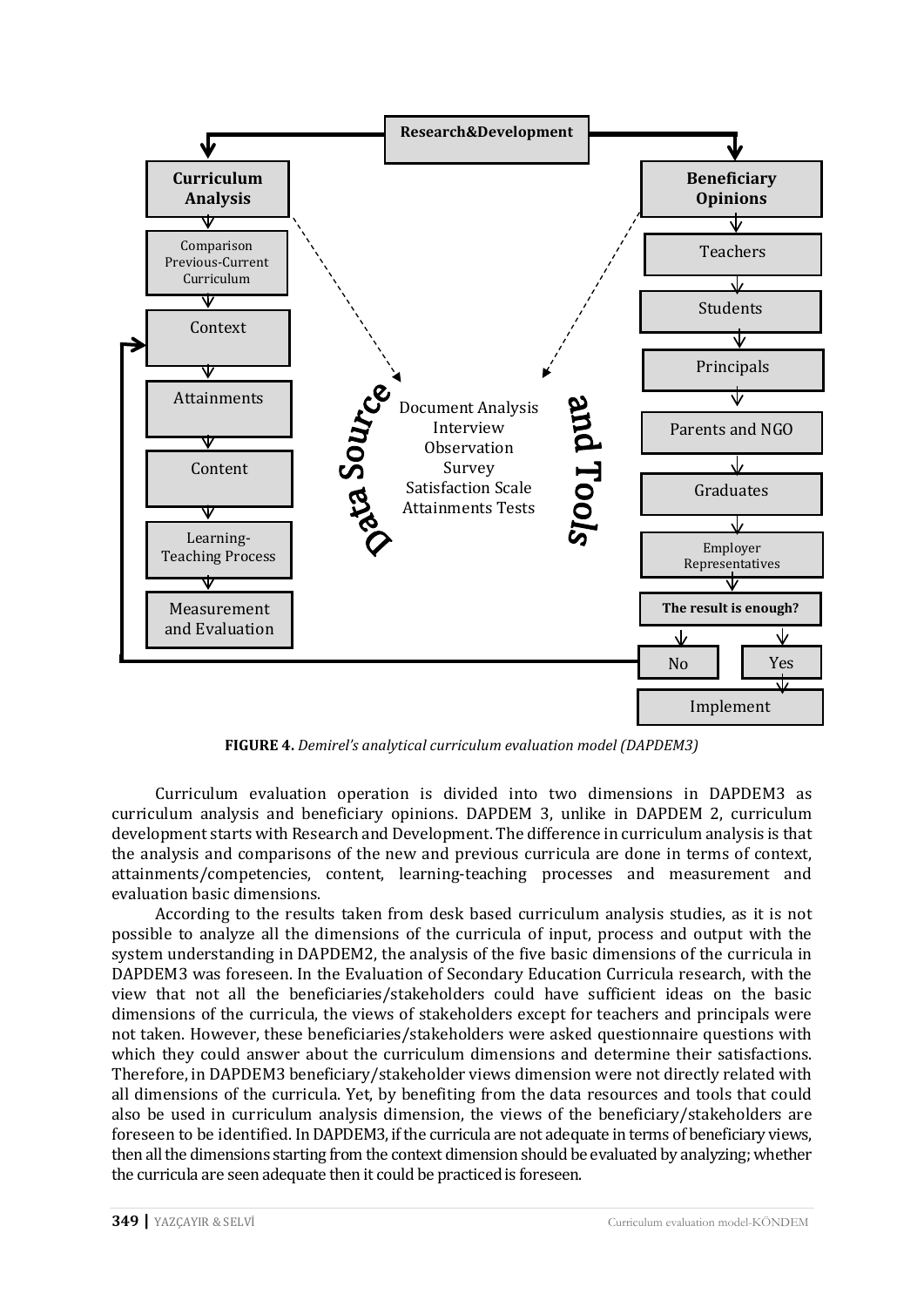

**FIGURE 5.** *Demirel analytic-beneficiary curriculum evaluation model-DAPDEM4 (Yazçayır, 2016)*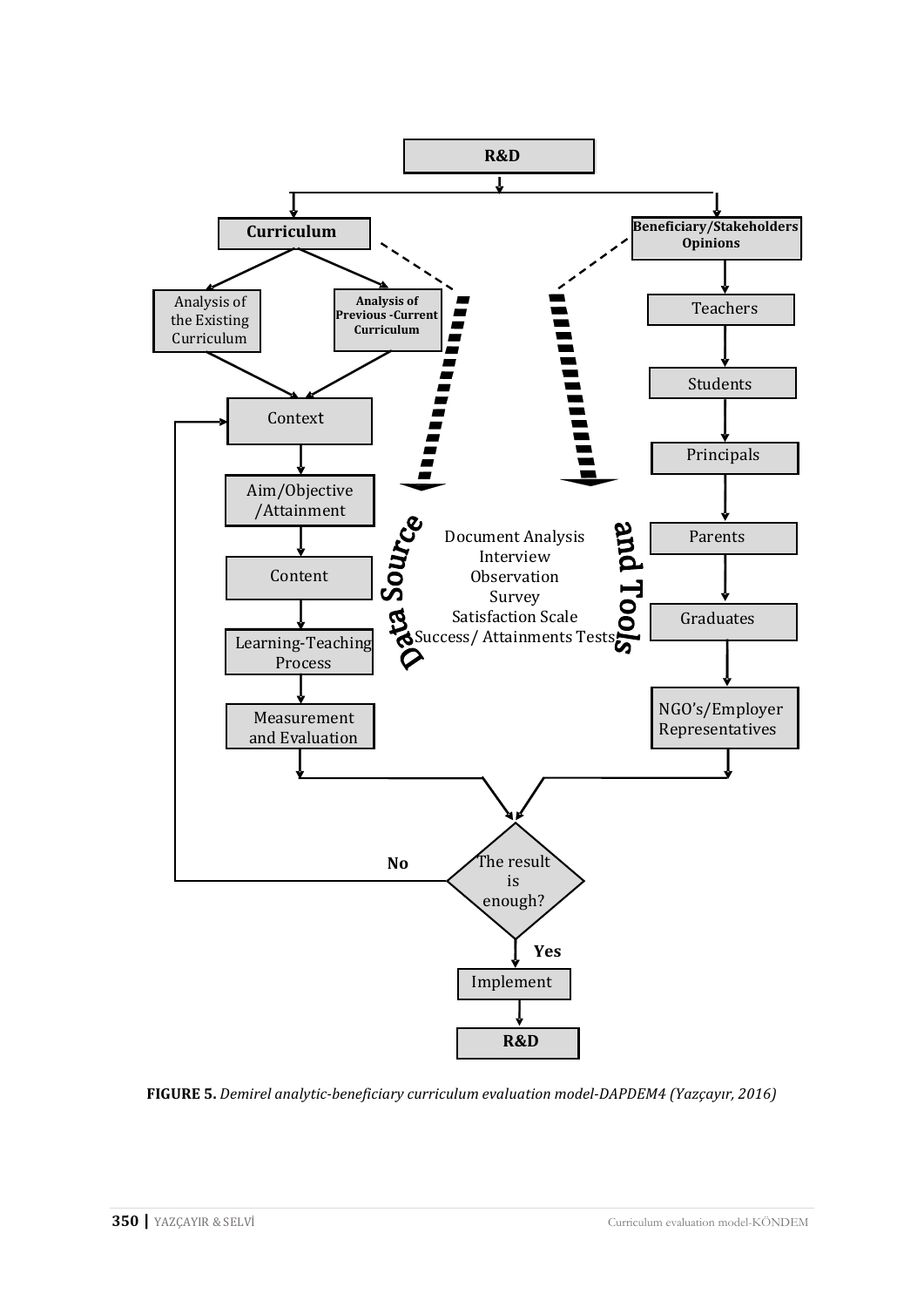### **The Development Process, Structure and Operation of DAPDEM4**

After evaluating the results of the experts' views on DAPDEM3, DAPDEM4 seen in Figure 5 is developed. As same in DAPDEM3, curriculum development study in DAPDEM4 model is started with Research and Development, but after all the operations Research and Development is carried out in DAPDEM4. The fact that Research and Development is the last operation in DAPDEM4 is the open sign that curriculum development should be made after curriculum evaluation. Curriculum evaluation operation in DAPDEM4 is divided into two different dimensions. The first is curriculum analysis whereas the second is the opinions of beneficiary/stakeholder on the curricula.

The analysis of the curricula is split into half in itself as the analysis of the current situation and previous/new curricula. This is a distinctive feature from DAPDEM3. These analyses continue with the analysis of the five basic dimensions of the curricula as in DAPDEM3. The second dimension of the model foresees the curriculum evaluation based on taking the opinions of teacher, student, principal, parent, graduate student, NGO and sector representatives which is the same in DAPDEM3. In DAPDEM4 after the analyses in the both dimensions' evaluation results, whether the results about the curriculum is adequate or not is questioned and the next operation to be done is decided. If the results are sufficient then the practice of the curriculum, if not deskbased analyses on the dimensions of the curriculum is turned back. This is a feature not seen in DAPDEM3.

While naming DAPDEM1, DAPDEM2 and DAPDEM3 models, the analytic dimension of the model is emphasized whereas this is different in DAPDEM4. In naming DAPDEM4 the second dimension of the model was also emphasized and DAPDEM4 has been entitled as "Demirel Analytic-Beneficiary Curriculum Evaluation Model. DAPDEM4 is presented in Figure 5.

### **The Development Process, Structure and Operation of KÖNDEM**

KÖNDEM evaluation study starts with Research and Development and then the model divides into two basic dimensions. The first dimension is desk-based curriculum analysis whereas the second dimension is Beneficiary/Stakeholder analysis. Desk-based curriculumanalysis sets forth the analysis of the draft and the existing curriculum, and the comparative analyses of the draft/existing/previous curricula. KÖNDEM model takes into account the pilot implementation of the draft program that is the trial and evaluation of the curriculum design process by implementing and the related curriculum development process. Desk-based curriculum analysis covers all the written and visual documents in computer or internet environments as well as the book, laws and regulations about the written text of the curriculum. Analyses in this dimension are made by field and curriculum development experts taking into account the related criteria in terms of the five dimensions of the curriculum. KÖNDEM provides the analysis of the draft and existing curriculum as well as the comparative analyses of the draft/existing/previous curricula as in desk-based curriculum analysis while making curriculum analysis with beneficiary/stakeholder opinions. These analyses should be performed by the curriculum beneficiaries or stakeholders who are teachers, students, principals, partners, graduate students, NGO's and employer representatives.

In both dimensions of the KÖNDEM model, the context, aims, content, learning-teaching processes and measurement and evaluation dimensions should be analyzed individually. Afterwards these should be evaluated together with the whole analysis results and should be decided whether the curriculum is sufficient or not. If the results are sufficient, then implementation is performed, thus the decision to implement the curriculum is given and then the curriculum is both implemented and developed with research and development studies. If the results are insufficient at the end of the curriculum analysis by KÖNDEM then development studies to remedy the deficiencies in the dimensions are started to be performed by going back to both desk-based curriculum analysis processes on curriculum dimensions as well as the curriculum analysis dimension on beneficiary/stakeholder opinions and so the cycle is tried to be completed. Provided the curriculum evaluation results are sufficient then the curriculum is started to be implemented or research and development studies are sustained while the curriculum implementations proceed, thus on the current curricula.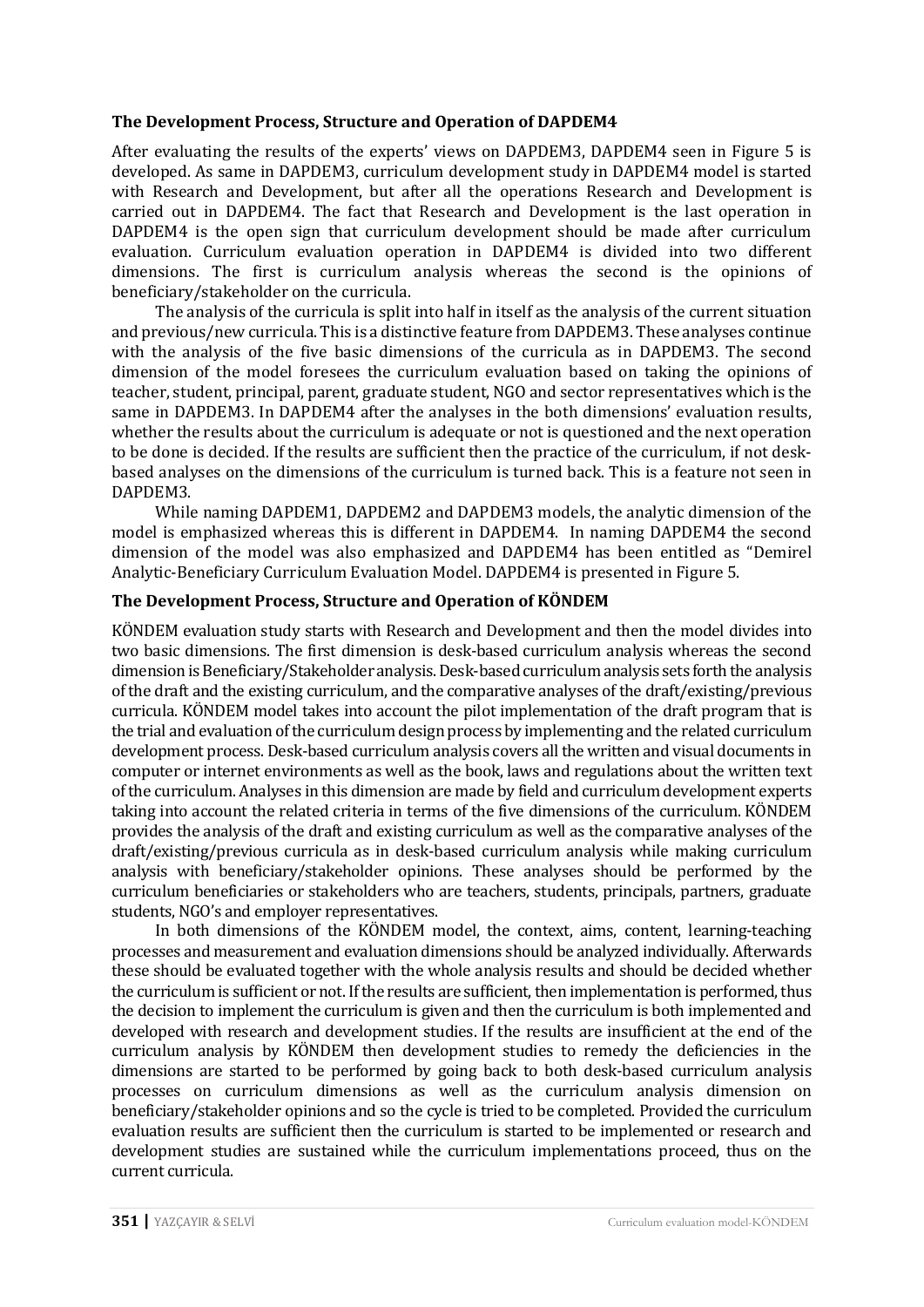

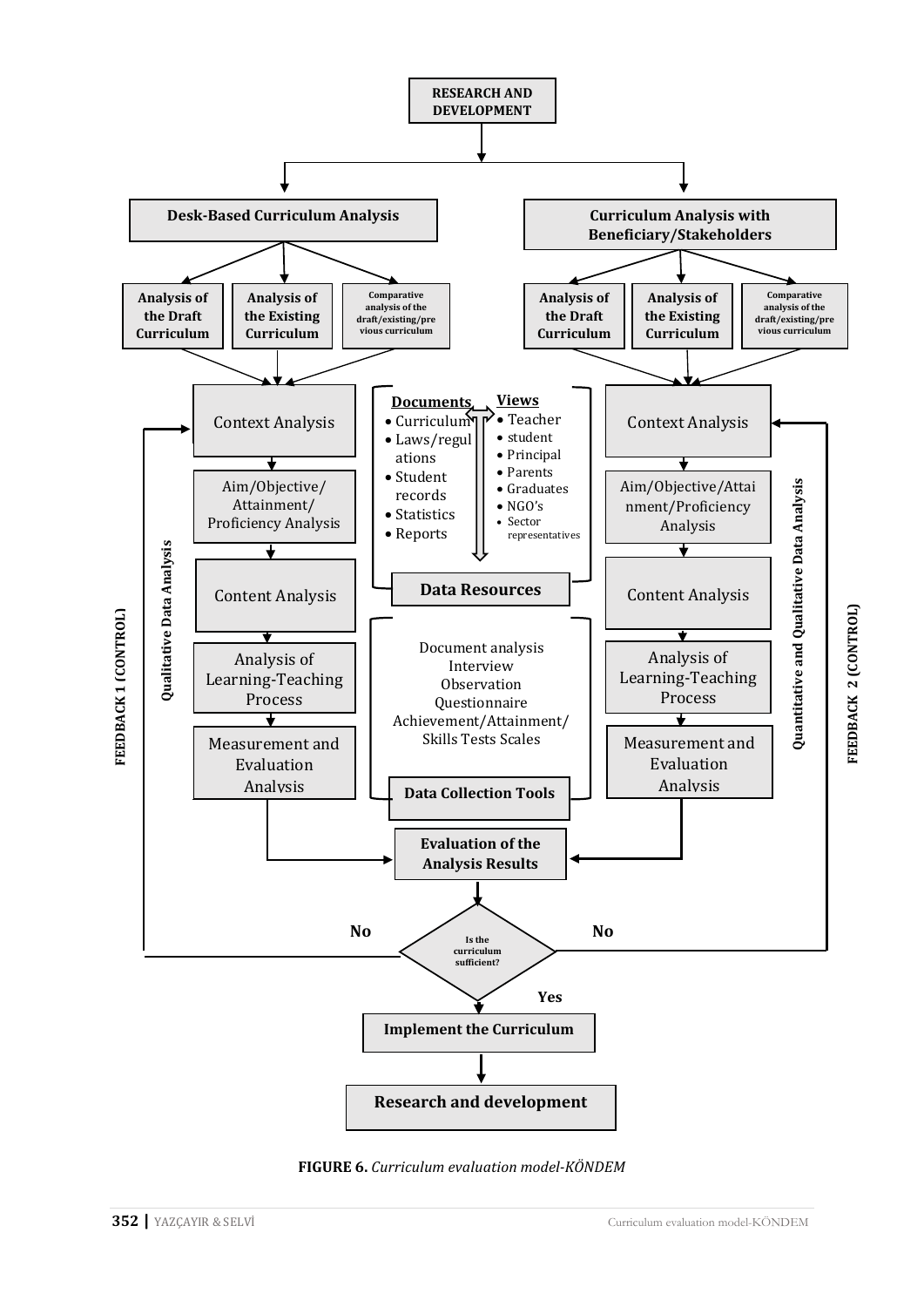In KÖNDEM model, opinions of teachers, students, principals, partners, graduate students, NGO's and employer representatives and all texts on the curriculum, laws and regulations, student records, statistics and reports are acknowledged as data resources. As for the data collection tools there are document analysis, interview, observation, questionnaire and especially all scales, achievement/attainment tests, skills and performance test on affective domain.

# **KÖNDEM Curriculum Evaluation Criteria**

The most basic common features of DAPDEM models and KÖNDEM is that; the curriculum analysis is performed in the dimensions of context, aim/objective/attainment, content, learningteaching process and measurement and evaluation.

*Context:* The context dimension is the starting point and the most important dimension of the curriculum. The remaining four dimensions of the curriculum are shaped depending on context. In this dimension, first the educational philosophy the curriculum is based on and learning-teaching theories and approaches are determined. In the design and preparation phase of the curriculum, all dimensions of the curriculum development are formed according to the educational philosophy the curriculum is based on and learning-teaching theories. Therefore, it is considered necessary that the educational philosophy the curriculum is based upon and learning-teaching theories should be explained at the beginning of the curriculum. Moreover, what the curriculum design approach should be, why this approach or approaches are adopted, what the learning-teaching principles and strategies should be all explained in context dimension. This dimension is effective on the context and implementation of the other four dimensions of the curriculum. The context criteria in the criteria list are listed under seven headings as; Curriculum Development Study Groups, Philosophy/Philosophical Foundations of the Curriculum, Learning Theories Foundations of the Curriculum, Curriculum (Design) Approach and Model, Curriculum Development Model, Need Analysis and Curriculum Implementation Guide.

*Aims/Objectives/Attainments/Competencies:* The cognitive, affective and psychomotor qualities that would be attained to the students with the implementation of the curriculum should be explained in this dimension. Whether to use which of these concepts aims/objectives/ attainments/competencies should be decided according to the features of the target audience. No matter which of these concepts are used they should be determined based on a taxonomic structure. A system relevant to objectives taxonomy should be adopted and what kind of changes are foreseen in the students should be explained. Aims/objectives/attainments/ competencies should be prepared in such a way appropriate to the students' levels that would form a relational and holistic structure among the context, content, learning-teaching process and measurement<br>and evaluation dimensions. Criteria under the heading aims/objectives/ aims/objectives/ attainments/competencies are placed under two titles as; the relation of the curriculum aims/objectives with objectives/aims vertically and the aims/objectives' horizontal features.

**Content:** It is the body of subjects and activities related with the objectives. While organizing the content dimension, the preferred system about the aims/objectives/ attainments/competencies should be interrelated in terms of content, the content should be organized according to the subject area and taking into account the learning-teaching principles, the area of interests and development characteristics and the need for the student should be meaningfully organized. Which content organization approach or approaches are chosen should be explained and the content choice and organization should be made accordingly. The content and the context should be prepared as to form a relational and holistic structure with the aims/objectives/attainments/competencies, learning-teaching process and measurement and evaluation dimensions. The criteria under the content heading are as three titles as; content choice, content organization/content order and content

*Learning-Teaching Process:* The fourth dimension of the curriculum is learning-teaching process. The process dimension of the curriculum in which how the objective related content would be attained to the students, it should be decided whether the course is taught teacher or student centered, the student's attendance to the course, learning-teaching strategies, teaching principles, methods and techniques and teaching materials Besides, the learning-teaching process should be prepared as to form a relational and holistic structure with the context, aims/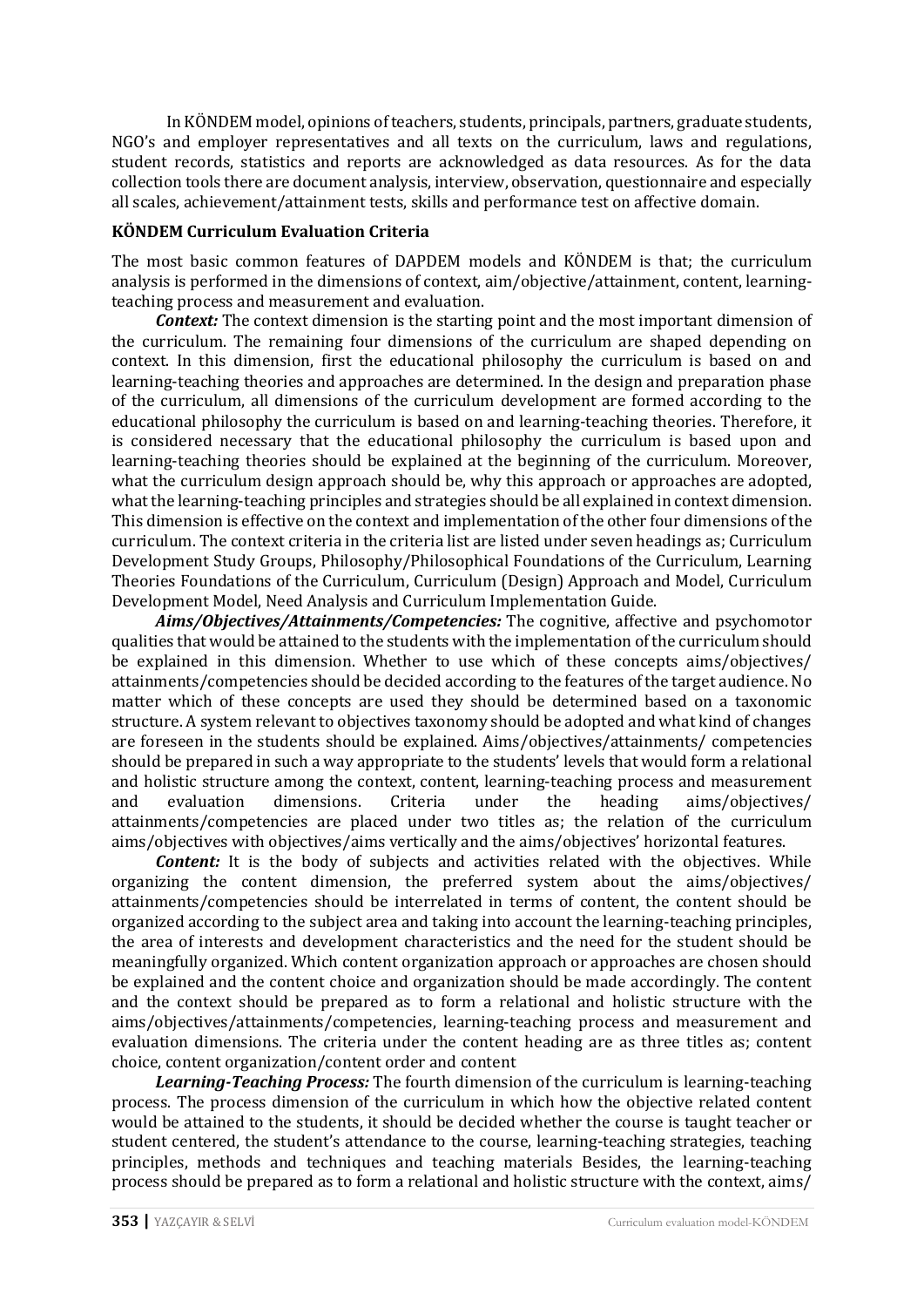objectives/attainments/competencies, content and measurement and evaluation dimensions. The criteria under the learning-teaching heading are four titles as; the theoretical foundations of learning/teaching activities, the appropriateness of the learning and teaching activities, learning and teaching approach, strategy, method and techniques, teaching technology and materials.

*Measurement and Evaluation:* The fifth dimension of the curriculum, measurement and evaluation, covers the measurement and evaluation procedures towards determining at which level the cognitive, affective and psychomotor features were attained to the students. In this dimension, the approach, method and techniques implemented for determining the foreseen qualities to be attained to the students and their qualities and appropriateness should be dealt with. Moreover, should be prepared as to form a consistent structure with the context, aims/objectives/attainments/competencies, content, learning-teaching dimensions of the learning-teaching process. The criteria under the measurement and evaluation heading are three general titles as; general information on measurement and evaluation, the characteristics and appropriateness of the measurement tool to the feature to be measured, curriculum evaluation and development.

A total of 170 criteria were designated for KÖNDEM. 36 items under the seven sub-headings on introduction/context; two sub-headings and 20 evaluation criteria in objective/attainment dimension; 22 criteria under the three sub-headings in content dimension; four sub-headings and 28 criteria under the learning-teaching process dimension and a total of 40 criteria items under three subheadings in measurement and evaluation dimension (Yazçayır, 2016). This criteria list developed and reviewed according to field research and test and expert opinions has been designed very detailed, however those desiring to make curriculum evaluation study could perform their research by choosing from these criteria that fit for the purpose of their aims. When it comes to be implemented in a curriculum evaluation study, these criteria could be used by enlarging or differentiating according to the aims, target audience and characteristics of the curriculum.

### **DISCUSSION and CONCLUSIONS**

When the literature on curriculum evaluation is examined it is seen that there are some insufficiencies in curriculum evaluation models both in Turkey and the world. The most important reason is that the existing designed models have not been developed based on field tests and not been updated according to the new points of view. In this study DAPDEM1 is tested in the field and transformed into KÖNDEM. In this section the similarities and differences between the first and the transformed model are taken and discussed.

While KÖNDEM starts with research and development, it is not the same with DAPDEM. In both DAPDEM1 and KÖNDEM there are curriculum analysis and beneficiary/ stakeholder pinions dimensions. As seen in Figure 1, in DAPDEM1 the curriculum analysis dimension embodies; curriculum design, context, need analysis studies and the detailed analysis and evaluation of the curriculum's input, process and output dimensions. KÖNDEM however as seen in Figure 6, starts with the analysis of the draft curriculum by the experts in the curriculum development team deskbased and sets forth the analysis of the draft and existing curriculum, comparative analyses of draft/existing/previous curricula in the context, aim/objective, content, learning-teaching process and measurement and evaluation dimensions of the curriculum. Whereas DAPDEM1 does not take into account the designed draft curriculum's evaluation, in KÖNDEM the preparation, evaluation and the development processes of the draft curriculum in curriculum design process is taken into account. Moreover, KÖNDEM provides the comparative analysis of the draft curriculum with the existing or the previous one. When viewed from this aspect, KÖNDEM is a model that takes attention to the necessity of the evaluation and the development of the draft curriculum in the curriculum design process thus in desk-based process.

KÖNDEM it is suggested that curriculum analyses should be performed apart from the system understanding with related documents on the curriculum in easily examined dimensions. Moreover, in DAPDEM1 context elements of the curriculum approached in evaluating the curriculum design, present situation and the need analysis are examined and evaluated in the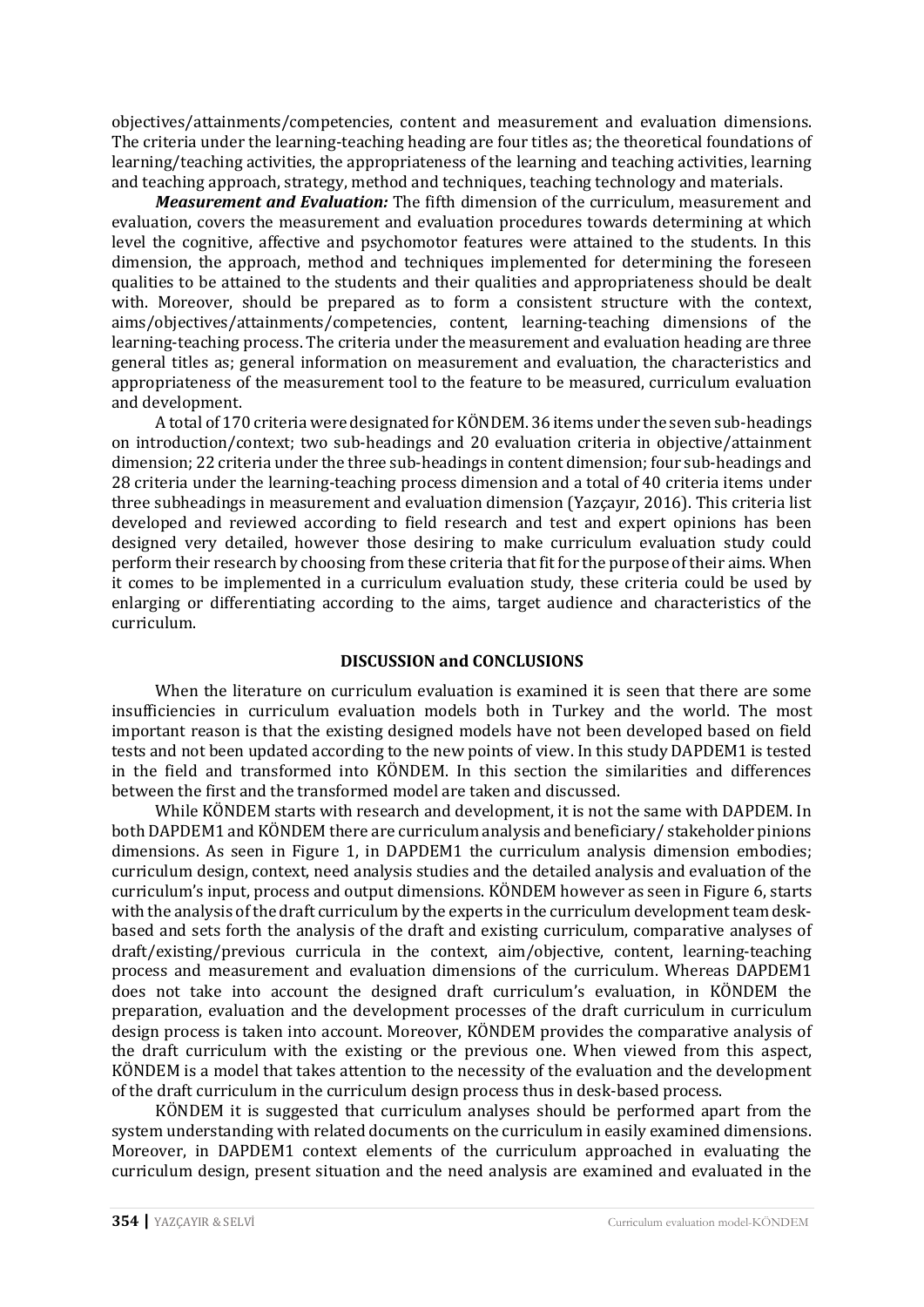context dimension in such a way to ease analysis and evaluation in KÖNDEM. Also in KÖNDEM criteria these elements are designated as detailed criteria. Whereas in DAPDEM1 with which documents the curriculum analyses would be made is not stated, in KÖNDEM these documents are stated explicitly in data resources. In DAPDEM1 and KÖNDEM curriculum evaluation is performed based upon beneficiary/stakeholder opinions. Nevertheless, as seen in Figure 1, in DAPDEM1 field and curriculum development experts, teacher, student, principal, parents, graduate students, NGOs and sector representatives are mentioned.

Even though the data resources are mentioned, there is no addressing which curriculum should be evaluated with stakeholders' opinions in practice. Moreover, in DAPDEM1 it is also not mentioned in which dimension of the curriculum the stakeholders' opinions would be. This was seen as the weak side of DAPDEM1, 2, 3 4 and this weakness was tried to be removed in KÖNDEM. KÖNDEM however, as seen in Figure 6, while curriculum analysis is made with beneficiary/stakeholder opinions, foresees the analyses of the draft and existing curricula, comparative analyses of the draft/existing/previous curricula according to beneficiary/ stakeholder opinions in all dimensions (context, aim, content, learning-teaching processes and measurement and evaluation) of the curriculum. In KÖNDEM the beneficiaries/stakeholders are in data resources. The field and curriculum development experts stated as beneficiaries in DAPDEM1 are removed from this dimension in KÖNDEM and are accepted as the experts who perform the desk-based curriculum analysis.

In DAPDEM1 if the curriculum is not sufficient in terms of beneficiary opinions, then feedback to the input, process and output dimensions of the curricula is given. If the curriculum is found sufficient by the beneficiaries, research and development studies should be performed in the implementation and after the implementation. Even though there is information on deciding on the sufficiency of the curriculum after the evaluations in the both dimensions in the explanations of the model, this could not be understood from the structure of the model. However, in KÖNDEM after the curriculum is analyzed in the both evaluation dimensions, the obtained results are evaluated as a whole and whether these results are sufficient or not is questioned. If the results are sufficient, the implementation decision for the curriculum should be taken and the curriculum should be implemented. The curriculum is both implemented and developed by evaluating with research and development studies. If the results are insufficient then the analyses on the curriculum dimensions are returned and the cycle is tried to be completed by performing the studies that would remedy the deficiencies in the curriculum dimensions.

DAPDEM1 and KÖNDEM differ also in terms of data resources and data collection tools. In DAPDEM1 the data resources and tools are; the curriculum itself, SWOT analysis, interview, observation, questionnaire, attitude scale, achievement and follow up tests and portfolios. The data resources and tools in DAPDEM1 are changed in KÖNDEM and were divided into two as; Data Resources and Data Collection Tools. In KÖNDEM curriculum evaluation model, the opinions of teacher, student, principal, parents, graduate students, NGOs and sector representatives as well as all the documents about the curriculum are placed as Data Resource. As for the Data Collection Tools, they are document analysis, interview, observation, questionnaire, achievement/ attainment tests and the all scales especially on affective domain.

The most common basic trait of DAPDEM1 and KÖNDEM is that both models' criteria are named same with the curriculum dimensions. However, the features under these two models' dimensions are completely different form each other. With the development of DAPDEM1 and this model's "Curriculum Evaluation Criteria" review study, it was clearly revealed that just the graphic design of the model is not sufficient but the evaluation criteria that would be used while evaluating the curriculum should be put forward is essential. As these criteria are not explicitly put forward in the many curriculum evaluation models designed, the criteria of the model are usually tried to be determined by the researcher. The fact that the researcher her/himself producing criteria by looking for the graphical structure and the explanations of the model is both difficult and causes many mistakes in the implementation. Determining the curriculum evaluation criteria constitutes one of the most important dimensions of curriculum design.

One of the most important differences between DAPDEM1 and the other curriculum models and KÖNDEM is that a theoretical designed model is tested in the field and researched whether it